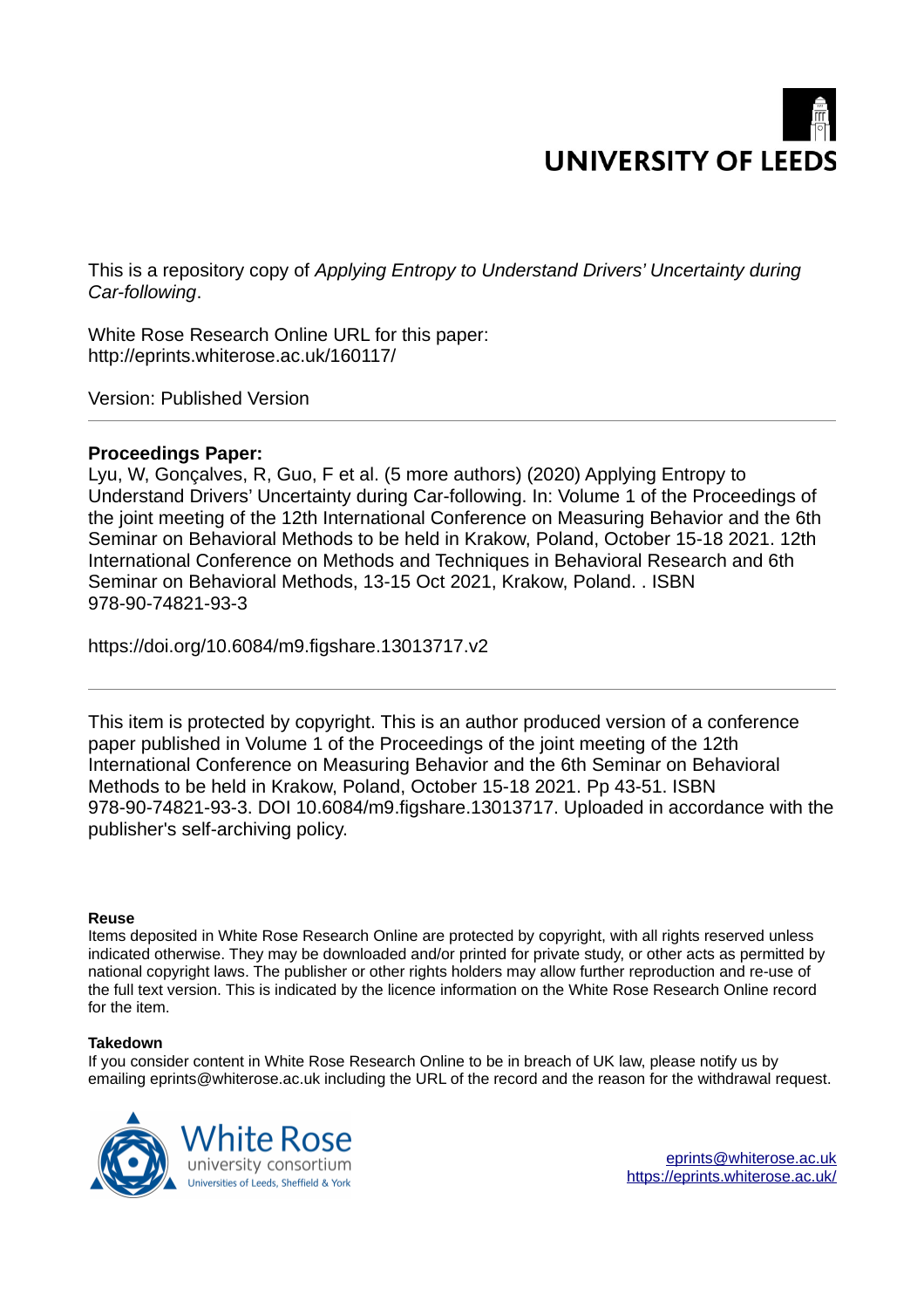## **Applying Entropy to Understand Drivers' Uncertainty during Car-following**

Wei Lyu<sup>1,2</sup>, Rafael C. Gonçalves<sup>2</sup>, Fu Guo<sup>1</sup>, Guilhermina A. Torrão<sup>2</sup>, Vishnu Radhakrishnan<sup>2</sup>, Pablo Puente Guillen<sup>3</sup>, Tyron L. Louw<sup>2</sup> and Natasha Merat<sup>2</sup>

**1 School of Business Administration, Northeastern University, Shenyang, China. [lvweineu@gmail.com,](mailto:lvweineu@gmail.com) [fguo@mail.neu.edu.cn](mailto:fguo@mail.neu.edu.cn)**

**2 Institute for Transport Studies, University of Leeds, Leeds, UK. [tswl@leeds.ac.uk,](mailto:tswl@leeds.ac.uk) [tsrg@leeds.ac.uk](mailto:tsrg@leeds.ac.uk), gtorrao@gmail.com, mn16vr@leeds.ac.uk, t.l.louw@leeds.ac.uk, n.merat@its.leeds.ac.uk**

**3 Toyota Motor Europe NV/SA, Hoge wei 33, 1930 Zaventem, BE. [pablo.puenteg@gmail.com](mailto:pablo.puenteg@gmail.com)**

#### **Abstract**

As one of the main processes in most microscopic simulation models and modern traffic flow theory, car-following has drawn huge academic attention from the engineering and physiological domains. However, given the inherently uncertain and unpredictable nature of human behaviour, car-following models have always faced challenges in capturing drivers' behaviour accurately and objectively. Therefore, to better capture drivers' uncertainty in car-following, this paper contrasts four different entropy algorithms (Shannon Entropy, Steering Wheel Entropy, Approximate Entropy and Sample Entropy) as a novel measure, based on time headway data during car following. Results showed that not all the entropy measures tested are suitable for the context of carfollowing, especially when it comes to measuring uncertainty in time headway data. Approximate and Sample entropy algorithms in a moving time window seem to be the most appropriate, as they consider drivers' prior time headway data as a factor in the perceived uncertainty. This paper contributes to the fields of microsimulation and human factors, as it demonstrates how entropy can be a precise and replicable measure of changes in behaviour, as well as anomalies in patterns of time headway data in car-following situations.

#### **Introduction**

The concept of car-following was first introduced by Pipes (1953, p. 275), and can be defined as 'the decision of the driver to follow the preceding vehicle efficiently and safely'. Here, both efficiency and safety can be described in terms of time and distance between the preceding and following vehicle. Time headway (THW) is one way to characterise the safety margin in car-following, which is the extent to which the following vehicle is susceptible to unpredictable decelerations of the preceding vehicle (Boer, 1999). Car-following models aim to explain the interplay between phenomena at the microscopic level of individual driver behaviour and the macroscopic level of traffic flow. Over the past few decades, there have been numerous attempts to apply Newtonian-based models from the engineering domain, to approximate and interpret car-following (for a full review see Brackstone & McDonald, 1999). However, one of the issues with car-following models is that human behaviour is inherently random and unpredictable (Wilson, 1999), which is challenging to capture in classical mathematical models. In an attempt to further improve the accuracy of these models, there was a trend to incorporate psychological factors, such as motivation and attitude (Brackstone & McDonald (1999). However, models which included psychological variables tended to be no better at explaining drivers' car-following behaviour, partly due to the substantial intradriver variability, or 'uncertainty', in terms of changes in driving behaviour or strategies in different driving stages or scenarios, and inter-driver differences in terms of risk-taking behaviour and demographics (Saifuzzaman & Zheng, 2014). Among these factors, the uncertainty of drivers' behaviour, as a ubiquitously inherent nature of drivers, is claimed to be taken into account in characterising car-following behaviour (Sheu & Wu, 2015). Therefore, there are clearly challenges with incorporating psychological metrics into these models. However, there is still a need to capture the 'uncertainty' element in drivers' behaviour. An alternative approach is to analyse the patterns of vehicle-based measures, such as time headway, to see how drivers' uncertainty has changed during the car-following process. Entropy theory is a possible candidate to illustrate 'uncertainty' in drivers' car-following behaviour.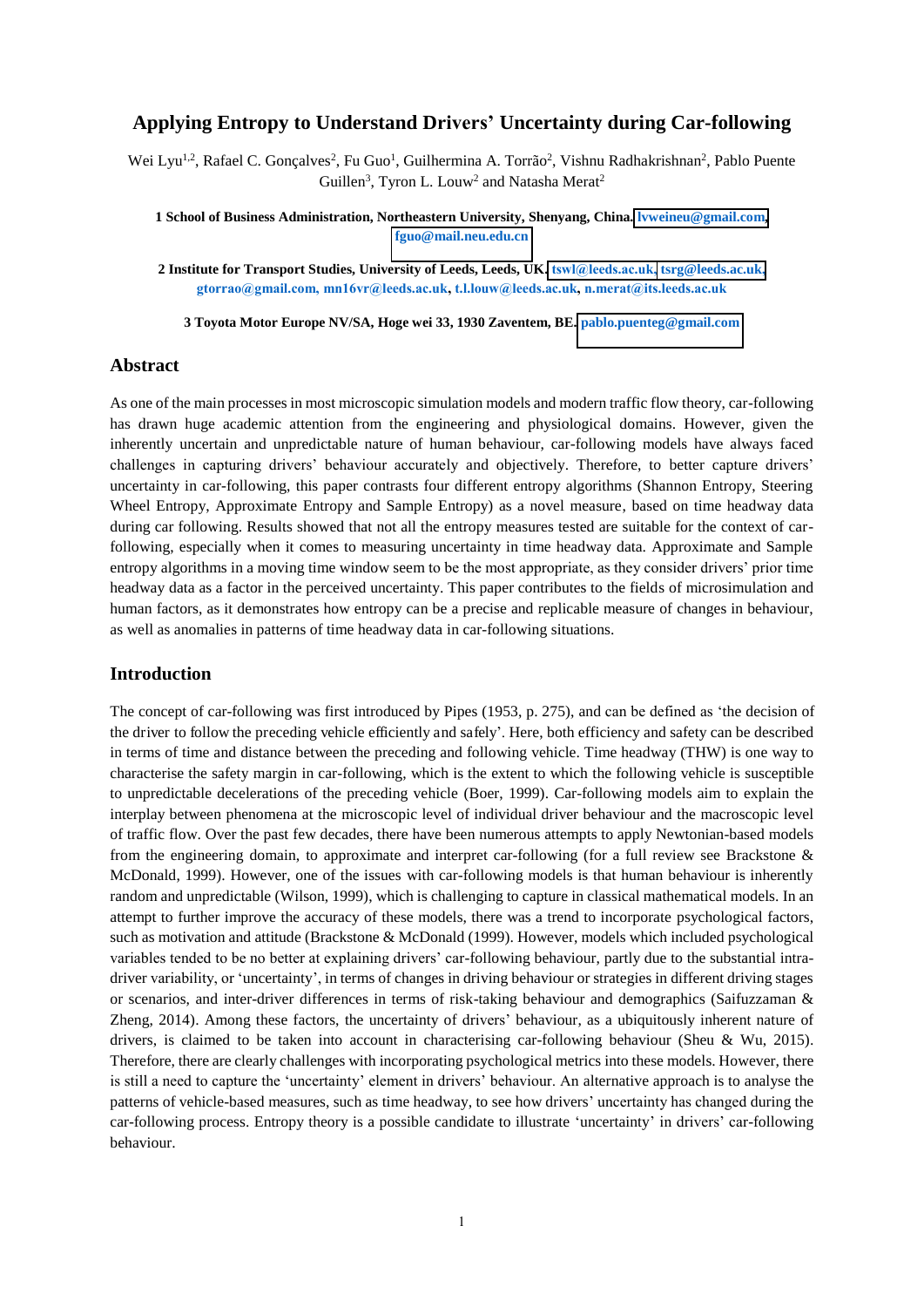Information entropy, as proposed by Shannon (1948), provides a mathematical expression of the amount of uncertainty associated with a variable X, where the 'uncertainty' is the summation of all possible outcomes, where the outcomes are unknown. In the context of car-following, uncertainty can refer to the variability in the patterns of fluctuation in a driver's relative position to a lead vehicle. Mathematically, the measure of information entropy associated with each possible data value is the negative logarithm of the probability mass function for the value. According to Shannon's (1948) definition, events with high or low probability with p of approximately 0 or 1, will not contribute substantially to the final entropy value. By contrast, a uniform event where p equals approximately 0.5, will result in a much higher final entropy value. It is worth mentioning that the entropy H (expressed below) is a function of the probability distribution  $\{p_1, p_2, ...\}$  rather than a function of values or statistical indicators of the original series  $\{x_1, x_2, ...\}$ . In this way, it can be concluded that the less regular the original series, the higher the uncertainty and the higher the entropy.

$$
H(X) = -\sum_{x \in X} p(x) \log p(x)
$$

Based on the entropy concept by Shannon, researchers have proposed various modifications of entropy and applied them to time series data in different fields. Nakayama et al. (1999), for example, introduced Steering Wheel Entropy based on prediction error, to quantify drivers' steering behaviour while performing non-driving-relatedtasks (NDRT). Steering Wheel Entropy yielded significance where classical statistical methods failed (Nemoto, Yanagishima, Taguchi, & Wood, 2002). In addition, many researchers have adopted entropy-based methods to detect abnormal changes of drivers' physiological signals (such as the ones provided by electroencephalogram and electrocardiogram tests) in different driving experiments, especially drowsy driving (c.f. Huang, Pal, Chuang, & Lin, 2015), fatigue driving (c.f. Wang, Wang, & Fu, 2018), and distracted driving (c.f. Yu, Sun, & Zhang, 2011). These studies demonstrate the usefulness of using entropy in driving-related research to quantitatively measure randomness and uncertainty in time series data. Therefore, it may be helpful here in the analysis of vehicle metrics to understand underlying changes in drivers' car-following behaviour.

The aim of the paper is to investigate the suitability of different entropy algorithms to understand drivers' uncertainty in their car-following behaviour. To the best of the authors' knowledge, this is the first attempt to use entropy to understand drivers' uncertainty in a car-following context. This approach may provide a new perspective to measure and understand drivers' car-following behaviour.

#### **Methods**

In this section, four entropy algorithms will be introduced, including Shannon Entropy, Steering Wheel Entropy, Approximate Entropy and Sample Entropy. As the theoretical foundation of many other entropy algorithms, the concept proposed by Shannon is easy to understand and implement. Based on the framework of Shannon Entropy, Nakayama (1999) first introduced Steering Wheel Entropy in driving context to measure drivers' smoothness under different non-driving-related-tasks, and this entropy algorithm proved effective in detecting drivers' behavioural changes from the steering wheel angle. In addition, numerous authors have shown the usefulness of Approximate Entropy and Sample Entropy to show uncertainty and irregularity in time series data (Richman & Moorman, 2000; Xie, He, & Liu, 2008). The aim of this paper is to explore the use of entropy to capture drivers' behavioural uncertainty from time headway data series in the context of car-following, so we have chosen these four entropy algorithms as they were each designed to capture different situational-contexts.

Shannon Entropy. Shannon (1948) defined entropy as the negative logarithm of the probability mass function for a particular value. Once we obtain a time series (for example, time headway data), we can plot the histogram of the original data and compute the frequency of data points in each bin of the histogram. The frequency can serve as the probability in the entropy formula. Thus, we can calculate the entropy value of the original data series without having prior knowledge or other statistical characteristics of the raw data.

Steering Wheel Entropy. Steering Wheel Entropy was first proposed by Nakayama et al. (1999). It was based on the assumption that in free driving, a driver tends to control the steering wheel smoothly and predictably because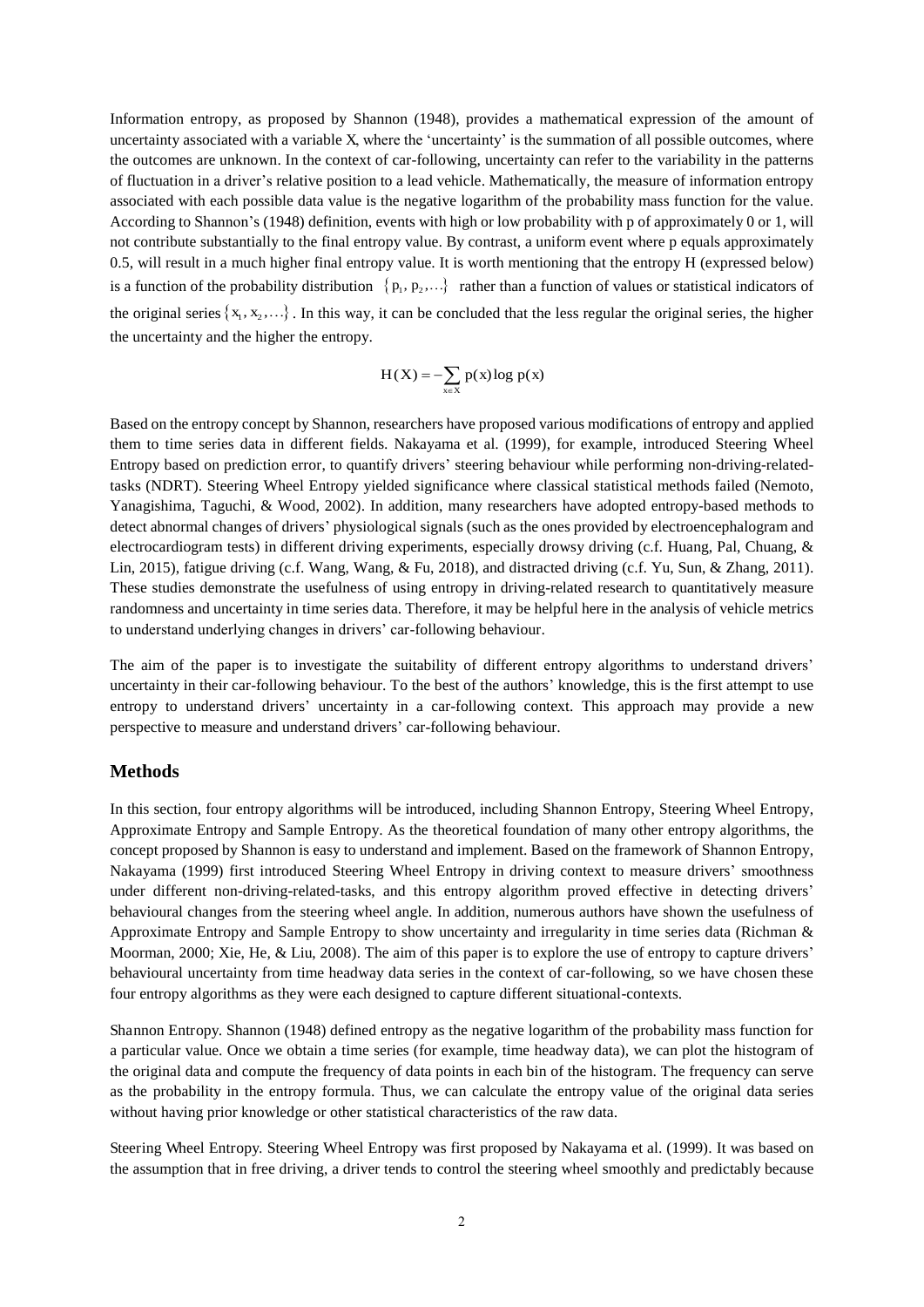of the anticipatory nature of preview control (i.e., a driver's continuous steering wheel corrections before entering a curve). In consideration of the validity of this entropy in quantitatively measuring drivers' lateral control of the vehicle, this paper uses it as a potential approach to assessing drivers' longitudinal control in car-following. Mathematically, this algorithm calculates the entropy value based on the prediction errors between prediction value and real value of the steering wheel angle time series. The second-order Taylor expansion was used to obtain the predicted steering angle. The prediction error e(n) is defined as the difference between  $\theta$ (n) and  $\theta$ <sub>p</sub>(n) (see Figure 1a). The 90<sup>th</sup> percentile value  $\alpha$  is calculated from the frequency distribution of the computed prediction errors, which is then used to divide the distribution of  $e(n)$  is into nine bins, as shown in Figure 1b. The proportion of prediction errors falling into each bin is computed and the steering entropy value Hp is calculated using the Shannon Entropy formula, while a log base is changed to 9 to assure the final entropy value falls between 0 and 1. As can be seen from Figure 1b, driving with NDRT results in a broader frequency distribution and a consequently higher Hp value.



Figure 1 Steering Wheel Entropy (Nakayama et al., 1999), (a) diagram of the prediction error e(n), (b) frequency distribution of the prediction error in driving with/without NDRT.

Approximate entropy (ApEn). ApEn measures the logarithmic probability that nearby pattern runs remain close in the next incremental comparison (Delgado-Bonal & Marshak, 2019). If there is a greater likelihood of the data remaining close and similar to the next incremental comparison, which would indicate regularity, it will yield lower ApEn values and vice versa. In the ApEn algorithm, a pair of parameters (m, r) are set as input. More specifically, m is the length of the template (length of the window of the different vector comparisons), and r is a noise filter (superposition of noise much smaller in magnitude than r barely affects the calculation). ApEn (m, r, N) measures the logarithmic frequency with which blocks of longitude m that are close together stay together for the next position, if possible, with the same number of observations N due to the bias mentioned below. Delgado-Bonal & Marshak (2019) provide a comprehensive tutorial on how ApEn is defined, calculated and applied.

Sample Entropy (SampEn). In the calculation of ApEn, there are two important limitations due to its bias. The first is that the ApEn result with different r may be different, and the second is that ApEn is influenced by the length of the data series. To eliminate the potential bias of ApEn, Richman and Moorman (2000) proposed SampEn as an updated version which does not involve self-counting. In other words, in the ApEn algorithm, the comparison vector  $x(i)$  counts itself to avoid the presence of log0, which will present when there are no similar patterns. SampEn (m,r,N) is the negative value of the logarithm of the conditional probability that two similar sequences of m points remain similar at the next point m+1, counting each vector over all the other vectors except on itself. The calculation of the SampEn is highly similar to ApEn, and the main differences lie in whether the sum of all template vectors is inside or outside other logarithms, as can be seen from the below formula. For the detailed calculation and illustration, Delgado-Bonal & Marshak (2019) provided a comprehensive tutorial for both ApEn and SampEn.

$$
ApEn(m,r,N) \mathbb{I} - \frac{1}{N-m} \sum_{i=1}^{N-m} \log \frac{\sum_{j=1}^{N-m} \left[ \text{number of times that } d \left[ \left| x_{m+1}(j) - x_{m+1}(i) \right| \right] < r \right]}{\sum_{j=1}^{N-m} \left[ \text{number of times that } d \left[ \left| x_m(j) - x_m(i) \right| \right] < r \right]} \nonumber \\ \text{SampEn}(m,r,N) = - \log \frac{\sum_{i=1}^{N-m} \sum_{j=1, \, j\neq i}^{N-m} \left[ \text{number of times that } d \left[ \left| x_{m+1}(j) - x_{m+1}(i) \right| \right] < r \right]}{\sum_{i=1}^{N-m} \sum_{j=1, \, j\neq i}^{N-m} \left[ \text{number of times that } d \left[ \left| x_m(j) - x_m(i) \right| \right] < r \right]} \nonumber \\
$$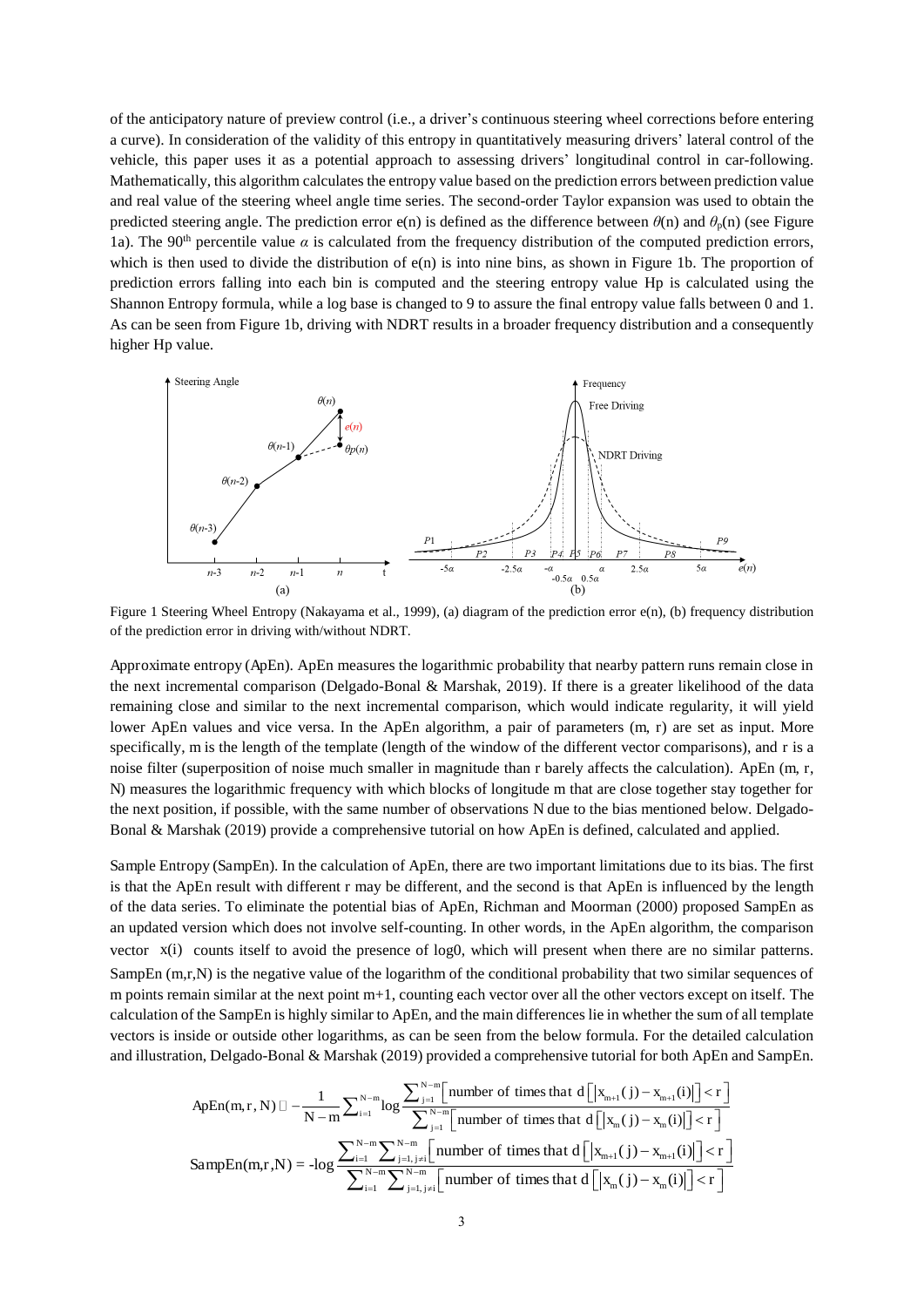# **Application & Discussion**

In this section, the four entropy algorithms will be applied to the time headway data in a car-following driving scenario. Data used here is from an experiment which aimed to assess changes in driver behaviour after exposure to automation in car-following situations. In this experiment, the participant was instructed to resume control of the vehicle from an automated driving system, and then follow the preceding vehicle until the end of the trail. The lead vehicle maintained a constant speed of 40 mph (64.4 km/h). In this paper, the time headway data of one participant is selected to serve as an example for the application of the four algorithms discussed in the previous section. The data used here include 200 s of time headway data, starting at the point the participant resumes manual control from the automated driving systems. The sample rate of driving data collection is 60 frames per second, which resulted in 12 000 time headway data points.

#### **Entropy in a fixed time window**

If one wants to measure how the variation of time headway over time affects the progression of the level of entropy in a given stream of data, it is feasible to assume that using a fixed accumulated time window might be a possible option. The advantages of this approach is that by comparing the difference of the accumulated entropy values from the beginning of the series to a certain point in the time series (e.g. from 0 to 10s) and its previous iterations (from 0 to 8; from 0 to 6, etc.) it is possible to see how the entropy in time headway progresses over time. As shown in Figure 2, all the four entropy algorithms are sensitive to the changes in time headway data at the beginning when the computed data series is relatively short. However, after 90 seconds after take-over, values from all the entropy algorithms tend to be flat, ignoring the change of time headway data. These entropy algorithms are somewhat dependent on the length of the original data. It appears that when the computed time headway data series is long enough (for example, more than 90 seconds in this case), a small incremental time window (2 seconds in this case) will bring little additional information and influence to the existing data. This may explain the absence of fluctuations in all four entropy measures. One possible explanation for this phenomenon is that all entropy algorithms are based on previous observations in the same dataset. That being said, the larger is the dataset, the less likely a new incremental piece of data would affect the overall distribution.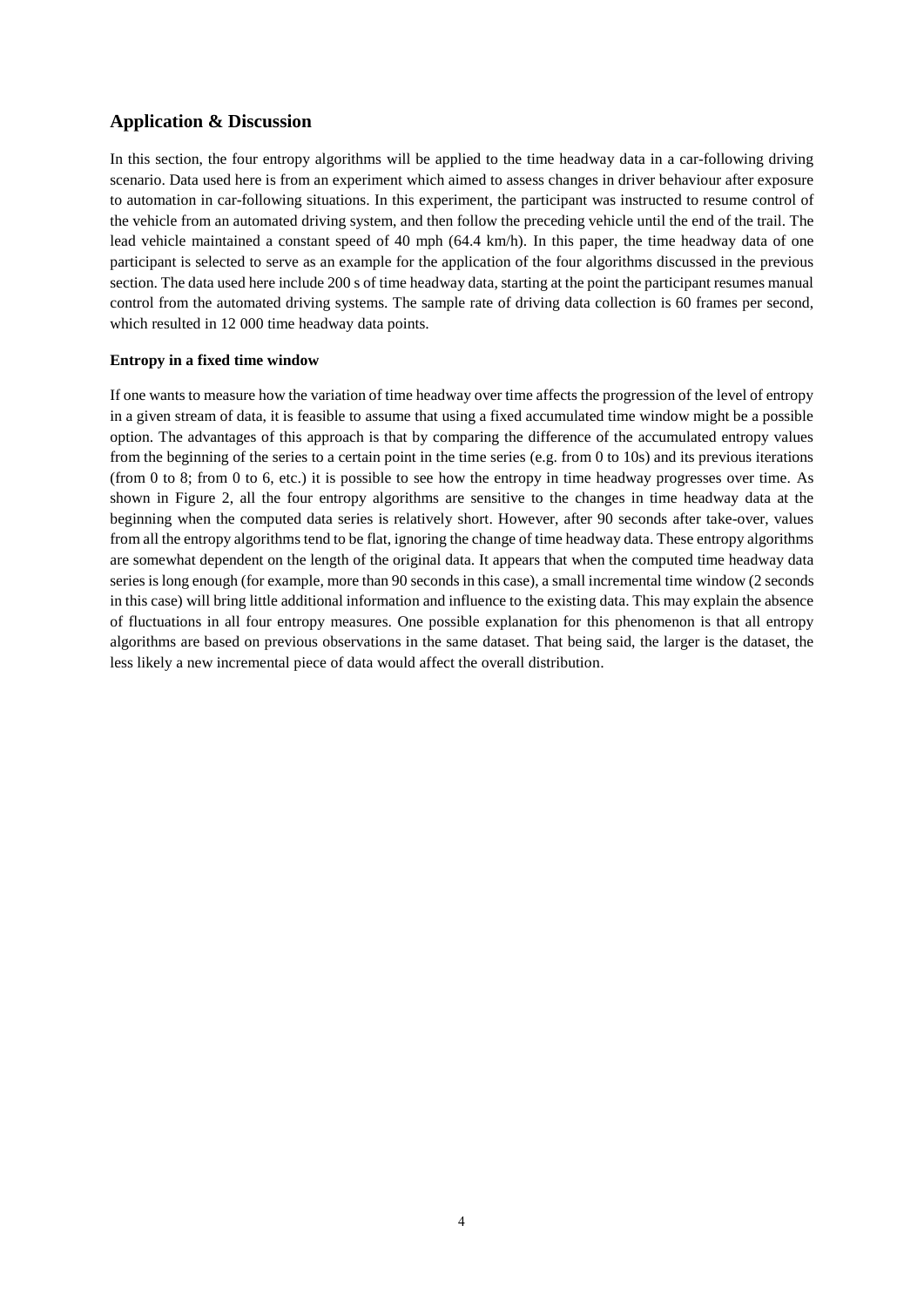

Figure 2 Mean time headway and corresponding entropy of different algorithms in accumulated fixed time window, (a) Shannon Entropy, (b) Steering Wheel Entropy, (c) Approximate Entropy, (d) Sample Entropy. Note: To improve readability, the values of ApEn and SampEn are multiplied by 40.

#### **Entropy in a moving time window**

Instead of a fixed time window, a moving window strategy can also be used to detect drivers' behaviour in a comparable length of each segmentation. As this paper focuses on the measurement of drivers' uncertainty in carfollowing, the fixed time window strategy would assume that the uncertainty or changes in driver behaviour are based on their previous actions during the whole period of car-following, as the calculation involves all the driver's prior time headway data. This approach is unlikely to explain drivers' real behaviour, as control of a vehicle on a 'manoeuvring level' is mainly based on constantly-updated information in a short period (seconds), and not based on long-term information (Michon, 1985). That being said, shorter and moving time windows would theoretically be more suitable, as it accounts just for the relevant information to the driver when it comes to changes in their behaviour. Figure 3 presents the mean time headway and its corresponding entropy of different algorithms with a moving time window of 30 s and a step size of 1 second. Based on the results shown in Figure 3, overall, the moving window strategy seems more appropriate to distinguishing the entropy of the time headway data, as compared to the fixed window strategy.

As a direct implementation of the information entropy, Shannon's Entropy is easy to understand and implement, and it can reveal the randomness to a certain degree. However, according to its definition, Shannon entropy is highly dependent on the distribution of the time series and ignores the order of the values within the series, which makes it barely possible to detect patterns of variation. This can be seen in Figure 3a, where the above-mentioned differences in time headway before and after stabilisation are not reflected in the entropy values. As a comparison, Steering Wheel Entropy (SW entropy) inverts the logic, since it does not handle the raw data directly but tries to calculate the predicted values from the raw data. From Figure 3b, it can be seen that immediately after regaining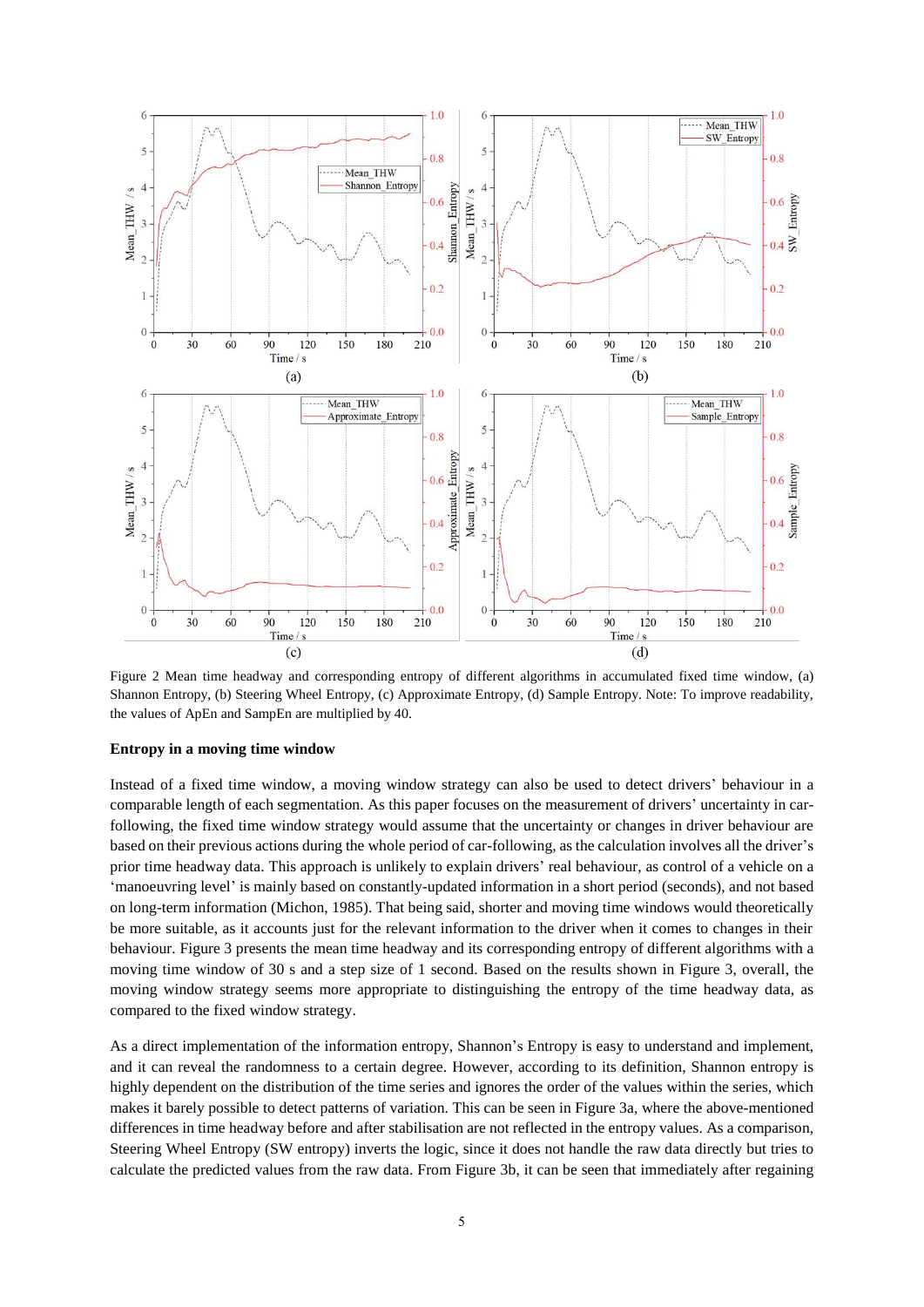control, the time headway increases and then decreases linearly, making the pattern less uncertain and easier to predict, which, therefore, results in a low entropy value. Conversely, if the driver's time headway fluctuates more during car-following, the entropy value increases. However, the SW entropy measure does not seem to be sensitive enough to detect small changes in the time headway data, which is not entirely consistent with the result from Nakayama et al. (1999). This entropy algorithm was initially devised for assessing drivers' lateral control of the vehicle, more specifically, the high-frequency steering corrections (Nakayama et al., 1999). As there are more adjustments and fluctuations in steering behaviour, the algorithm will yield higher entropy value, compared with the time headway data in our car-following experiment, which describes the longitudinal accelerating or decelerating behaviour with less uncertainty.

Figure 3c and 3d show the time headway and Approximate Entropy and its updated version, Sample Entropy. Due to their construction, these two entropy algorithms are more generic and independent of the nature of the dataset, ignoring the distribution of the original data and focusing more on the patterns of the series. Additionally, the value of ApEn and SampEn is non-negative and finite for deterministic processes with noise, as the parameter r serves as the noise filter as well. It can be seen from the plot that, using the sliding window strategy, the entropy value changes correspondingly. More specifically, the entropy value increases when there are more new patterns in the computed window, while the entropy value decreases if the period is more predictable and regular. They are sensitive enough to tell the changes in series and can be used to detect variance when drivers change their behaviour. Considering the theoretical definition of uncertainty (Boer, 1999), as unpredictable or unaccounted changes on human behaviour when it comes to their adopted time headway to a lead vehicle, both Approximate and Sample entropy can highlight the moments where variations in the fluctuation pattern happen, represented by sudden spikes in the entropy value. In other words, it is possible to assume that those two algorithms are a good surrogate metric for the degree of uncertainty in drivers' behaviour, with the advantage of being directly quantifiable and replicable for comparison of different experimental datasets, adding scientific value for a previously subjective concept.

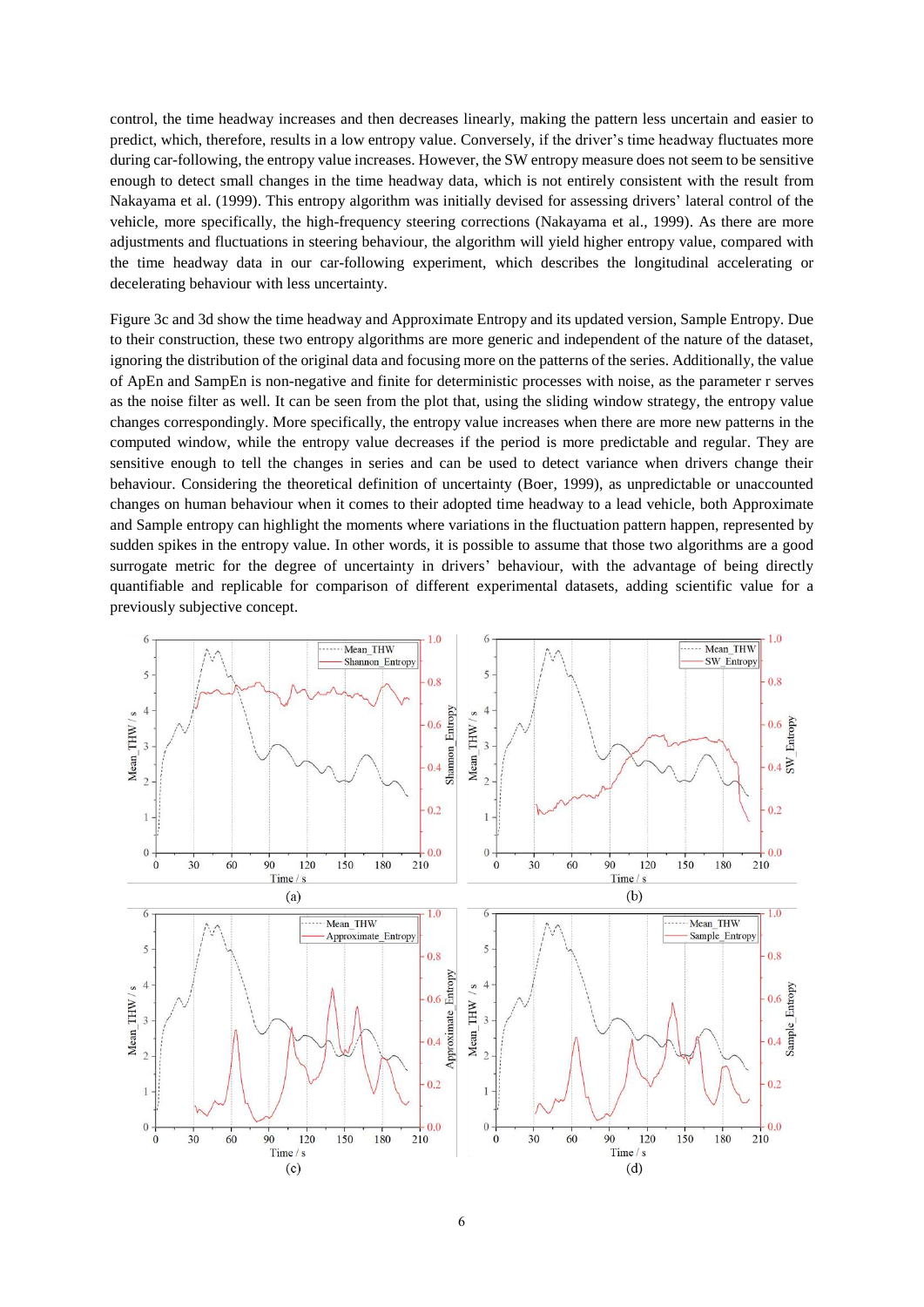Figure 3 Mean time headway and corresponding entropy of different algorithms in moving time window (window=30s), (a) Shannon Entropy, (b) Steering Wheel Entropy, (c) Approximate Entropy, (d) Sample Entropy. Note: To improve readability, the values of ApEn and SampEn are multiplied by 40.

Figure 4 shows the Approximate Entropy and Sample Entropy in different moving time windows (40 s or 20 s). The motivation for the experimentation with different time windows is that entropy is affected by the patterns seen in the dataset. As car-following datasets are characterised by a constant fluctuation on time headway values, including a larger amount of data might allow the algorithms to identify patterns which could not be seen in smaller samples, as a tradeoff for sensitivity (i.e. the larger the dataset, less likely it is for small changes to make a difference to the entropy values). Based on this observation, it is worthy to note that the size of the time window used for the calculation of entropy must be in line with the experimental design. In datasets with slower fluctuations, a longer time window should be required in order to reveal a pattern in driver's car-following. Conversely, in datasets with more constant fluctuations, a larger time window would affect the variable's sensitivity to highlight uncertainty on the observed pattern.



Figure 4 Mean time headway and corresponding entropy of different algorithms in moving time window, (a) Approximate Entropy (window=40s), (b) Sample Entropy (window=40s); (c) Approximate Entropy (window=20s), (d) Sample Entropy (window=20s). Note: To improve readability, the values of ApEn and SampEn are multiplied by 40.

#### **Conclusion**

The aim of this paper was to contrast different entropy algorithms as a measure of drivers' uncertainty in carfollowing. Four different entropy algorithms were applied to a time headway data series, and their results and suitability were contrasted and discussed. Our analysis showed that not all the entropy measures tested were suitable in the context of car-following, especially when it comes to measuring uncertainty in time headway data. Sample and Approximate entropy seem to be the most appropriate, especially when it comes to the moving time